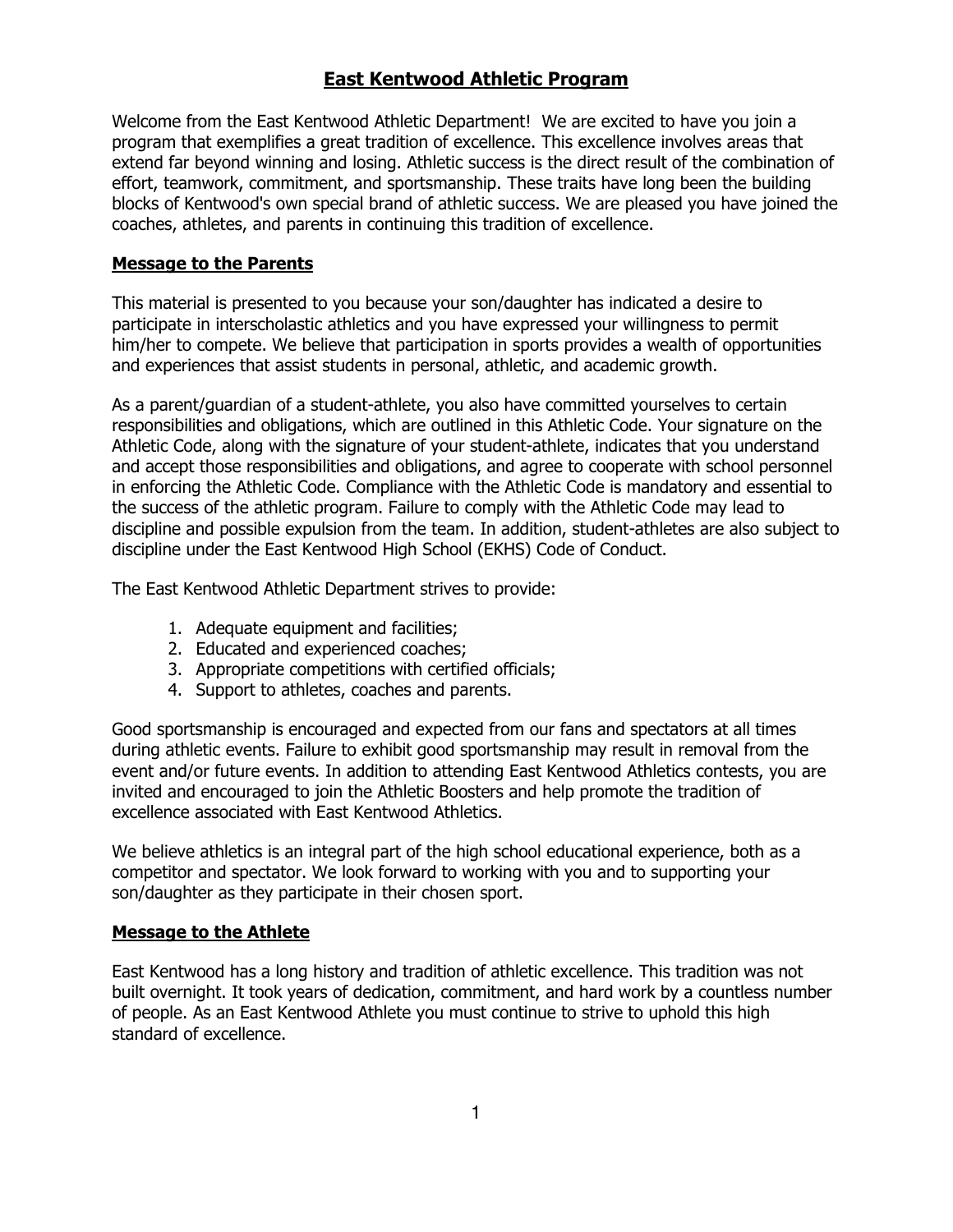Once you have become a member of a team, you have made a choice to uphold certain standards expected of athletes in this community:

- 1. The use of vulgar or profane language is unacceptable anywhere and at any time.
- 2. A member of an athletic team is to be well groomed.
- 3. The coach shall set the standard for dress as it pertains to his/her sport.
- 4. The athletic department shall set the standards for hair and facial hair as it pertains to the specific sport.
- 5. Clothing worn at competitions must be worn in a neat and mannerly fashion (i.e., shirts tucked in and buttoned, etc.).
- 6. Exhibit appropriate behavior at all times.

Your participation in athletics is a privilege and should be treated as such. Any time you wear the red and black, you are representing yourself, your family, your school and all those that have worn these colors before you. Your behavior should be above reproach in all areas. Students, staff, parents, and the community will closely observe your conduct.

The rules outlined in this handbook are designed and intended as a guide to successful participation. Failure to follow the rules is addressed in this handbook. As a student-athlete, you will be expected to understand and abide by these rules and your team's rules. It is your responsibility to follow them to their fullest.

- 1. RESPONSIBILITIES TO YOURSELF: The most important of these responsibilities is to develop strength of character and positive values and behaviors. You owe it to yourself to get the greatest possible benefit from your high school experiences. Your academic studies and your participation in other extracurricular activities, as well as in sports, help to prepare you for your life as an adult.
- 2. RESPONSIBILITIES TO YOUR SCHOOL: Another responsibility you assume as a team member is to your school. You assume a leadership role when you are on an athletic team. The student body and citizens of the community know you. The student body, the community and other communities judge our school by your conduct and attitudes, both on and off the field. Because of this leadership role, you can make positive contribute to school spirit and community pride. In addition, you are a role model for younger student athletes. These students look up to you and dream of being as successful as we hope you to be. Be sure the example you set is a positive one. East Kentwood High School cannot maintain its reputation as an outstanding school unless you do your best in whatever activity you wish to engage.
- 3. RESPONSIBILITIES TO OTHERS: As a team member you also bear a heavy responsibility to your family. When you know that you have lived up to all of your commitments that you have practiced with great enthusiasm and that you have played the game to the best of your ability, you can keep your selfrespect and your family can be justly proud of you.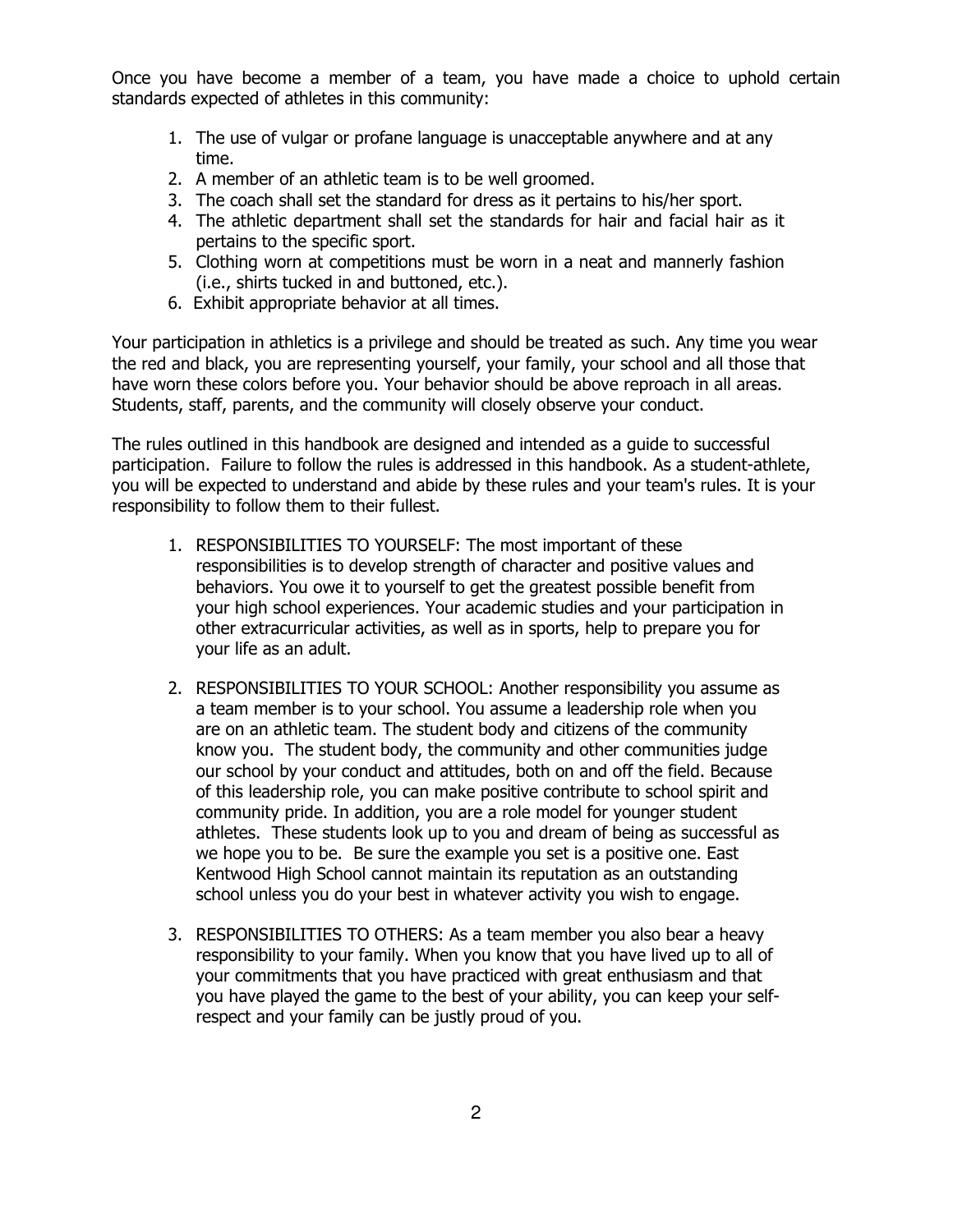# Mission/Belief Statement

The purpose of East Kentwood High School Athletics is to provide opportunities for all participating students to learn life-long values in a safe environment.

These values include: Cooperation, Sportsmanship, Pride, Respect and Leadership Skills.

The athletes, coaches and parents of the East Kentwood Athletic Department believe:

- 1. That student-athletes will have opportunities to develop leadership characteristics through athletic competition that carry into the classroom and the future.
- 2. That student-athletes serve as role models within the school community and are expected to act in a manner that reinforces that role.
- 3. That self-discipline and sportsmanship are essential to a sound athletic foundation.
- 4. That pride builds respect, of self and others which help create strong and lasting friendships through athletic competition.
- 5. That participation in athletics is not a right but a privilege; with that privilege, comes responsibility.
- 6. That a strong commitment is an important ingredient to the success of East Kentwood Athletics.
- 7. That athletics should be fun as well as providing learning experiences.

# **Sportsmanship**

As an athlete and as parents, you can help us establish an outstanding reputation for good sportsmanship. We must all work hard in conducting ourselves in a commendable manner. A display of unsportsmanlike conduct can result in sanctions against the offending athlete, parent, and/or school. Always observe the following guidelines for good sportsmanship:

- 1. The good name of our school is more important than any contest won by unfair play.
- 2. Be supportive of all athletes, coaches, and officials before, during, and after all contests.
- 3. Accept decisions of officials without dispute. They are seldom responsible for your success or failure, so do not blame them for your circumstances.
- 4. Recognize and show appreciation for the fine play of your opponent.
- 5. Be proud of our school's reputation and work hard to protect it.
- 6. Cheer for your team, not against the opponent.
- 7. Don't allow others negative sportsmanship to become an excuse to do the same.

# Parent/Coach Relations

Both parenting and coaching are extremely difficult vocations. By establishing an understanding of each position, we are better able to accept the actions of the others and provide greater benefit to the student. As parents, when your son or daughter becomes involved in our programs, you have a right to understand what expectations are placed on your student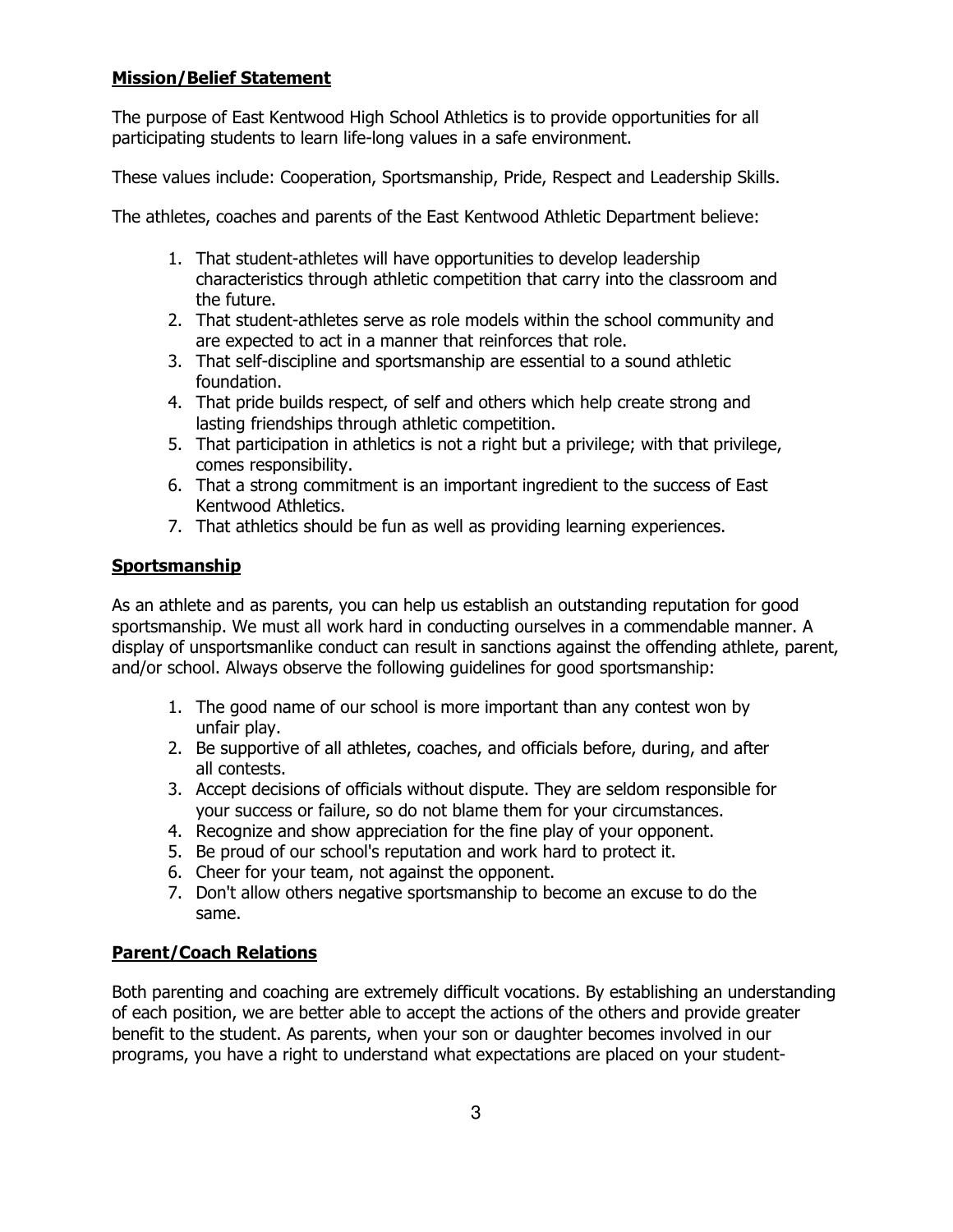athletes. This begins with clear communication from the coach of your student-athlete's program.

Communication You Should Expect from your Son/Daughter's Coach:

- 1. Expectations the coach has for your son/daughter and the team.
- 2. Locations and times of all practices and contests.
- 3. Team requirements, i.e. fees, special equipment, off-season conditioning, team/individual camps.
- 4. Medical procedures, should your student-athlete become injured during participation.
- 5. Team rules, guidelines, and requirements for earning awards.

Communication Coaches Expect from Student-Athletes:

- 1. Notification of any schedule conflicts in advance.
- 2. Special concerns in regards to a coach's philosophy and/or expectations.
- 3. Injury or circumstances that may endanger the athlete when participating.

As your son/daughter becomes involved in the athletic programs at East Kentwood High School, they will experience some of the most rewarding moments of their lives. It is important to understand that there also may be times when things do not go the way you or your studentathlete wishes. At these times, discussion with the coach is encouraged.

Appropriate Concerns to Discuss with Coaches:

- 1. The treatment of your student-athlete, mentally and physically.
- 2. Ways to help your son/daughter to improve.
- 3. Concerns about your student-athlete's behavior.

It is very difficult to accept your son/daughter's not playing as much as you may hope. Coaches are professionals. They make judgment decisions based on what they believe to be the best for all students involved. As you have seen from the list above, certain things can and should be discussed with your student-athlete's coach. Other things, such as the following, must be left to the discretion of the coach.

Issues Not Appropriate To Discuss With Coaches:

- 1. Playing time.
- 2. Team strategy.
- 3. Play calling.
- 4. Other student-athletes.

There are situations that may require a conference between the coach and the parent. These are to be encouraged. It is important that both parties involved have a clear understanding of the other's position. When these conferences are necessary, the following procedure should be followed to help promote a resolution to the issue of concern.

If you have a concern, you may want to discuss the issue with your son/daughter first. You may find through this communication an answer, resolution, or understanding of the situation before contacting others.

If You Have A Concern To Discuss With A Coach, the Procedure You Should Follow:

1. Call the coach to set up an appointment.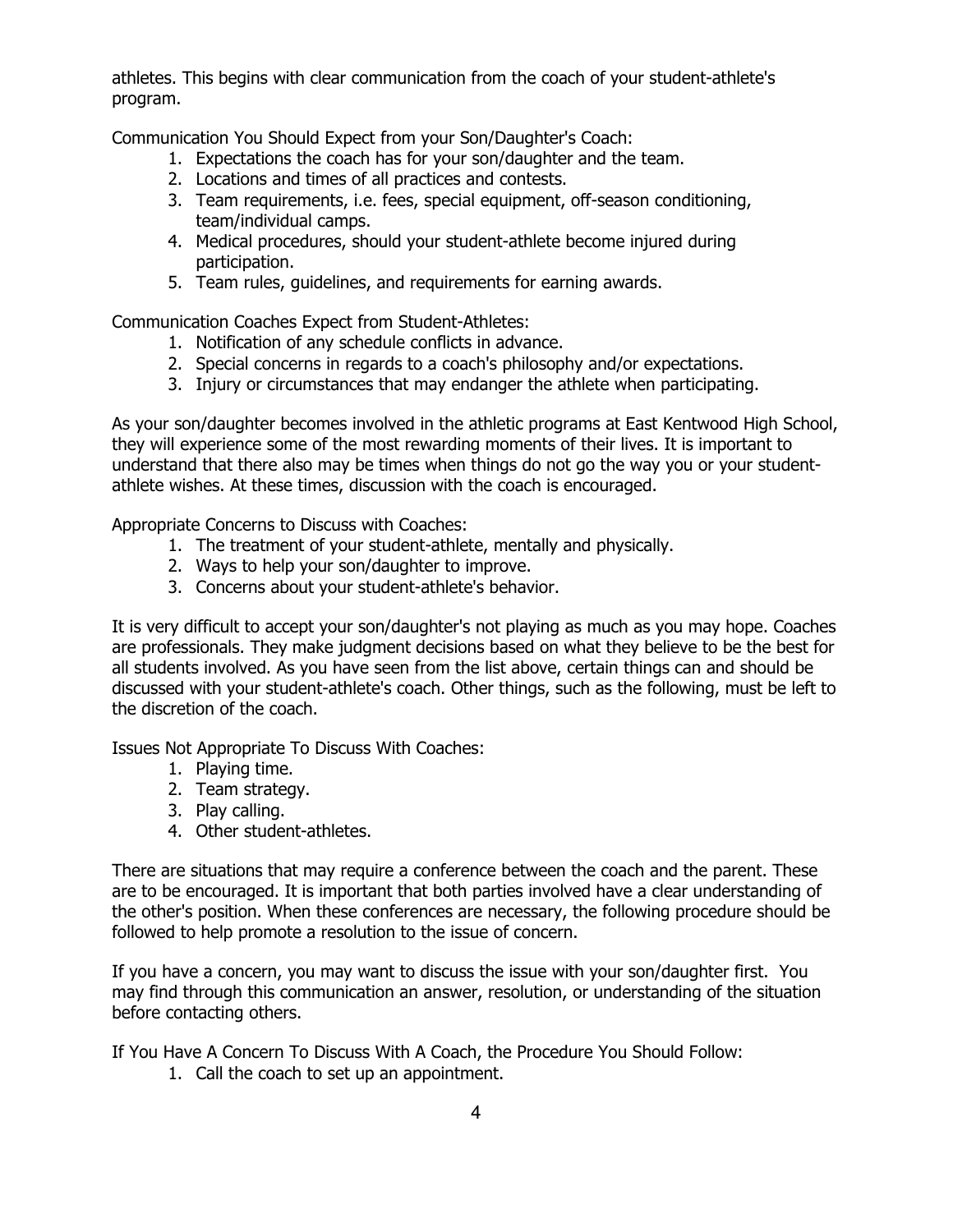- 2. If the coach cannot be reached, call the Athletic Director, and the meeting will be set up for you.
- 3. Please give yourself time to understand your concern before approaching a coach. Attempting to confront a coach before or after a contest or practice is not an ideal time. These can be emotional times for both the parent and the coach. Meetings of this nature do not promote resolution.

What Can A Parent Do If The Meeting With The Coach Did Not Provide A Satisfactory Resolution?

- 1. If the concern is not satisfactorily resolved after meeting with the coach, the athlete and/or parent(s) should discuss the situation with the Athletic Director informally in an attempt to resolve the situation.
- 2. If the athlete and/or parent(s) wish to make a formal complaint to the Athletic Director about the coach, it should be put in writing, with a copy provided to the coach.
- 3. The Athletic Director will investigate the complaint, and discuss the concern with the coach and the Head Varsity Coach. The investigation may include observation of practice sessions by the Athletic Director, if necessary. The Athletic Director will document the results of the investigation and subsequent action(s) to be taken to resolve the complaint in writing.
- 4. If the formal complaint is not satisfactorily resolved by the Athletic Director, the athlete and/or parent(s) may appeal in writing to the Principal. The Principal will meet with the parties involved in a further attempt to resolve the situation.
- 5. If the complaint is not satisfactorily resolved at this level, the athlete and/or parent(s) may appeal to the Superintendent or his/her designee, in writing.

\*A conference that is set up with a coach and a parent shall not result in negative consequences against the student-athlete because of this meeting.

## SECTION ONE:

## General Information

Varsity Sports at East Kentwood High School: <u>Fall</u> Spring Spring Spring Spring Spring Spring Spring Spring Spring Spring Spring Spring Spring Spring Spring

| Girls: | <b>Cross Country</b><br>Golf<br>Sideline Cheer*<br>Swimming and Diving<br>Volleyball | Girls: | <b>Basketball</b><br><b>Bowling</b><br>Competitive Cheer<br>Dance $*$<br>Gymnastics                  | Girls: | Soccer<br>Softball<br><b>Tennis</b><br>Track and Field<br>Water Polo* |
|--------|--------------------------------------------------------------------------------------|--------|------------------------------------------------------------------------------------------------------|--------|-----------------------------------------------------------------------|
| Boys:  | <b>Cross Country</b><br>Football<br>Boys:<br>Soccer<br><b>Tennis</b><br>Water Polo*  |        | Sideline Cheer*<br><b>Basketball</b><br><b>Bowling</b><br>Hockey<br>Swimming and Diving<br>Wrestling | Boys:  | Baseball<br>Golf<br><b>Track and Field</b>                            |

\*Not MHSAA Sponsored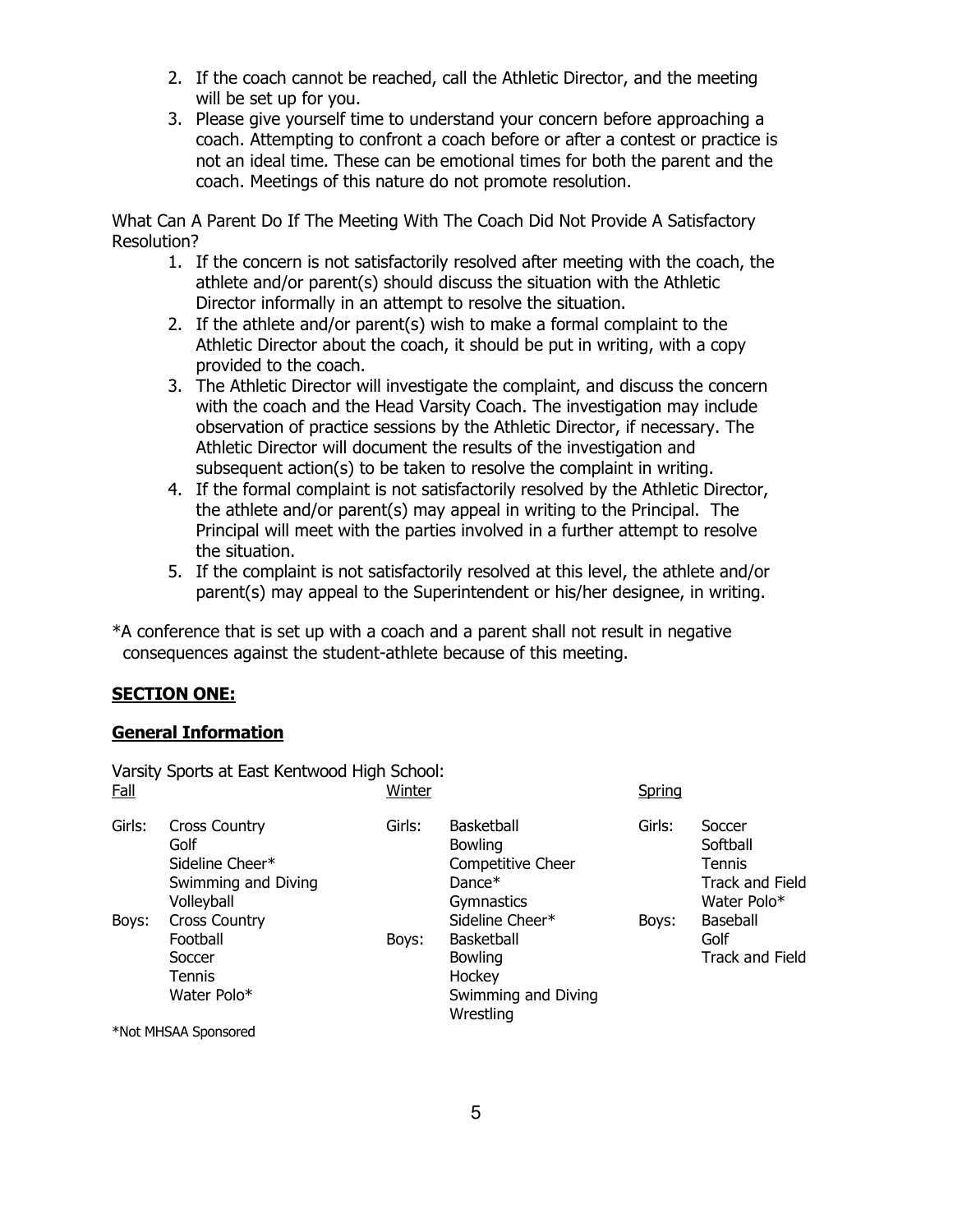# I. JOINING/LEAVING TEAM

- A. Current EKHS students must join the respective team at the beginning of the practice/tryouts season. Conflicts with sports finishing a previous season must be communicated to the coach of the new sport PRIOR to the beginning of the season.
- B. Transfer students may not join an athletic team after 30% of the scheduled dates of competition for the sport in which they desire to participate have been completed
- C. Managers, statisticians and non-participants may join an athletic team prior to 50% of the season being completed, as long as the mandatory forms have been completed and turned in to the athletic office.
- D. An athlete desiring to drop from a team or leaving/being dismissed is covered in Section Two, G. Leaving a Team.
- E. Students who wish to participate in dual sports in the same season must apply to the Athletic Director as described in Section One, Part X.

## II. REQUIRED FORMS MUST BE TURN INTO THE ATHLETIC OFFICE

As an athlete you ARE NOT eligible to participate in any sport UNTIL the following items have been completed & turned in:

- Signed Acknowledgement of commitment to abide by the Athletic Code.
- Physical Examination card filled out and signed by registered physician after April 15 of the previous school year. This exam is good for the following school year.
- Injury Consent Waiver, Eligibility Requirements, Athletic Code and Financial Responsibility Forms signed.
- Pay to participate fee has been paid.

# III. POTENTIAL DANGERS IN ATHLETIC PARTICIPATION

Parents and student-athletes should fully understand and appreciate the risk of serious personal injury associated with participation in the sports program provided by Kentwood Public Schools. Participation in school athletics involves flying objects, swift movement of bodies, and unavoidable collisions.

Athletic activities are hazardous and could include serious injuries such as paralysis, head injuries, or possible death. (Additional information regarding head injuries/concussion can be found at http://www.cdc.gov/headsup/youthsports/parents.html and http://www.michigan.gov/documents/mdch/Parentandathleteinfosheet\_415328\_7.pdf) Taking part in such activities is calculated risk-taking on the part of the student- athlete and parents. Reducing injuries to a minimum is a continuous goal of our coaching and administrative staff.

## IV. INJURIES & INSURANCE OR WAIVER

Kentwood Public Schools DOES NOT assume, financial responsibility for medical, hospital or ambulance expenses incurred because of athletic injuries. Athletics is a VOLUNTARY program in which students participate if they so desire. They do this at their own risk.

## INSURANCE COVERAGE

Each athlete has Catastrophic Insurance from \$25,000 up to \$500,000 medical for any injury through athletic participation through the Michigan High School Athletic Association. The MHSAA is also providing to pay accidental medical expense benefits resulting from a concussion. For more information, go to the MHSAA website, www.mhsaa.com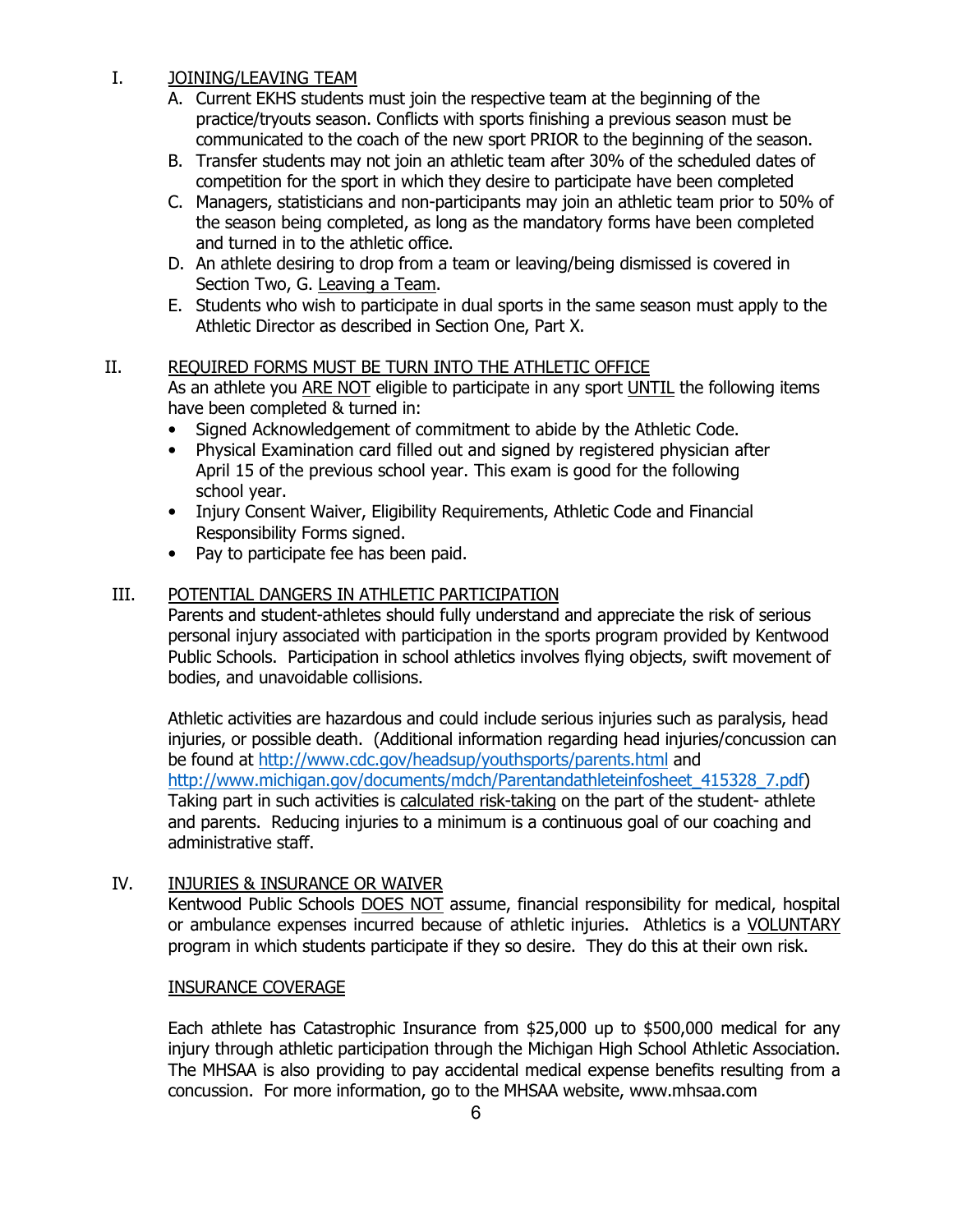To help eliminate any CONFUSION or MISUNDERSTANDING concerning the insurance program we ask you to please follow this procedure:

- Please have your son/daughter notify their coach and/or trainer of all injuries.
- Contact the Athletic Office for the appropriate forms if you wish to purchase insurance.

#### V. AGE

A student shall not be eligible to participate in the athletic program if he/she has reached his/her 19th birthday before September  $1<sup>st</sup>$  of the current school year.

#### VI. AMATEUR PRACTICE

A student shall not be eligible if he/she accepts any money and/or merchandise for participation in athletics. If you have any questions about the impact of any award on eligibility, please contact the Director of Athletics.

#### VII. RESTRICTIONS ON TEAM MEMBERSHIP

After practicing with or participating with high school teams, students cannot participate in any athletic competition not sponsored by his or her school in the same sport during the same season. Students in individual sports may participate in a maximum of two nonschool individual meets or contests during the school season while not representing their school.

#### VIII. COLLEGE RECRUITMENT POLICY

In the event you should be contacted personally by a college recruiter, you have an obligation to work through your coach and the athletic department. Inform your coach of such a contact as soon as possible.

#### IX. NCAA CLEARINGHOUSE

The requirements for the NCAA Clearinghouse are not the same as the graduation requirements from East Kentwood High School. EKHS is not responsible for ensuring an athlete's compliance with NCAA rules. For information, please refer to the NCAA Clearinghouse pamphlet or the NCAA website at www.NCAA.com. If you have any questions, please ask someone in the Athletic Department or the guidance office, for directions on how to contact the NCAA.

## X. DUAL SPORTS

Students are normally not permitted to participate in dual sports during the same sports season (fall, winter, spring). Students who desire to participate in dual sports shall, two (2) weeks before the season begins, must apply and receive permission from the Athletic Director on a form provided by the Athletic Department. The Athletic Director will consider input from parents, student, coaches and EKHS faculty. The Athletic Director's decision is final.

## XI. CONFLICTS IN CO-CURRICULAR ACTIVITIES

Despite all scheduling efforts by the administration, conflicts will occur between athletic and non-athletic activities and events. The following guidelines shall apply to students who experience conflicts between EKHS school-related activities: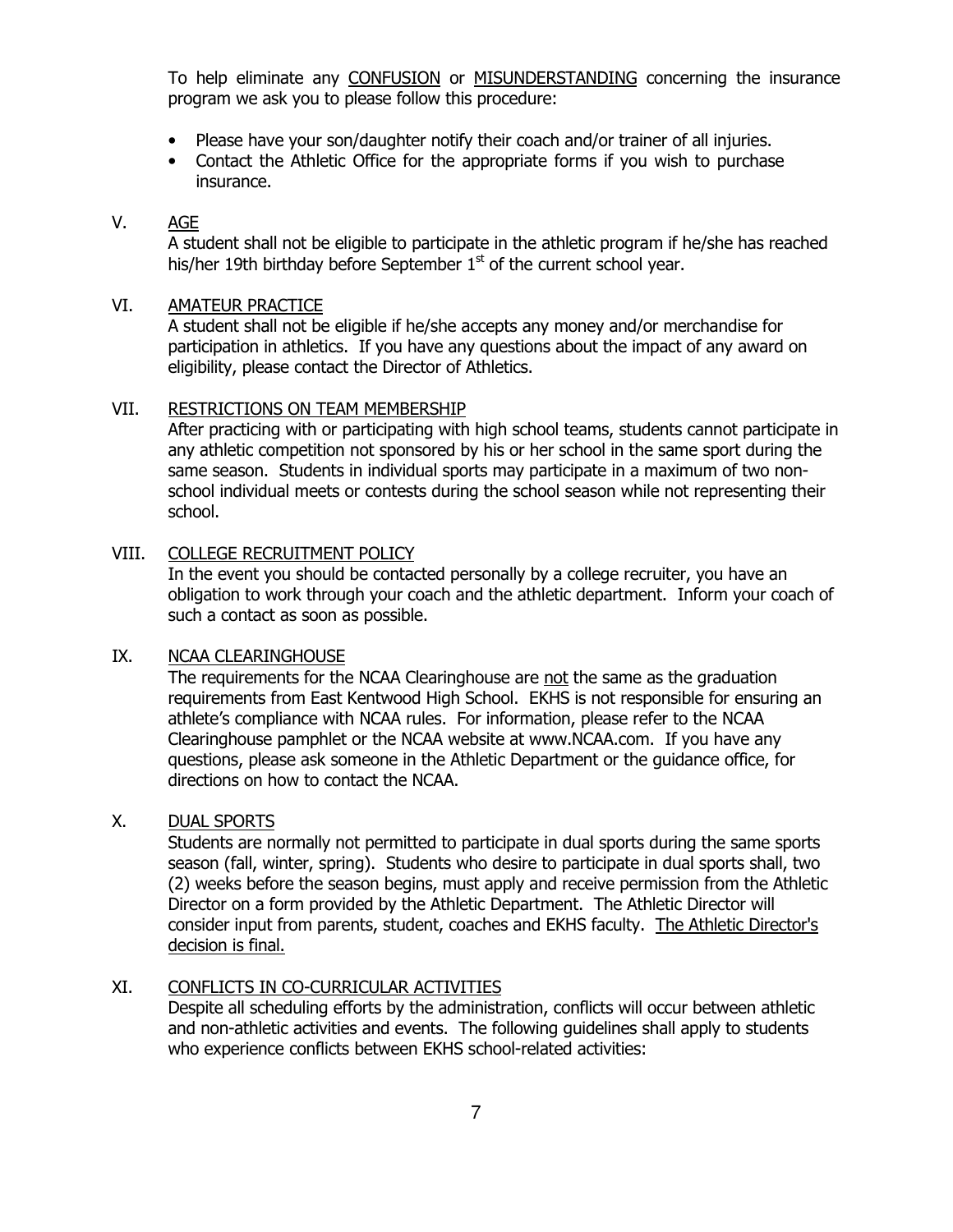- A. When a conflict occurs between two scheduled activities the student's first duty is to notify both coach/sponsors as early as possible. The coach/sponsors will attempt to resolve the conflict to best allow the student to participate in as many activities as possible. The student will then be advised of the recommended solution to the conflict. It is expected that the student will follow the recommendation OR propose an equally acceptable alternative.
- B. When a conflict occurs between a competition/performance and a scheduled practice, students will be expected to attend the competition/performance (without loss of group membership or standing in the other activity).
- C. When a conflict occurs between scheduled practices, the students will be expected to participate in one (without loss of group membership in the other activity). Frequently missing practice sessions may jeopardize a student's standing within his/her group or team. Frequent conflicts will be balanced to the extent possible so that the student attends both activities equally.
- D. When a conflict occurs between competitions/performances, students may participate in one activity without loss of group membership or standing in the other activity.
- E. There may be times when students may simultaneously participate in multiple EKHS activities/events by prior arrangement with the sponsors/coaches.

It is strongly recommended that any athlete participating on an interscholastic team shall refrain from participating on any recreation or non-school sponsored team in another sport while the interscholastic sport is in season. The first obligation and responsibility of the athlete is to East Kentwood High School's academic and athletic programs.

#### XII. SCHOOL EQUIPMENT

Students are responsible for all school equipment issued to them. Athletic uniforms, both practice and game, are supplied for the sole purpose of athletic participation. This equipment is not to be used for any other purpose. When the season is completed all school equipment is to be returned to the school. There are no exceptions to this policy. The theft of school equipment is larceny and Michigan law regards larceny as a felony. Students who violate this policy are subject to school rules, the Athletic Code, and may be referred to law enforcement.

Students, who wish to wear a uniform for pictures, need a coach's approval first. Any such pictures are to be taken in good taste and with pride. Remember, any time you wear the red and black, you are representing yourself, your family, your school and all those that have worn these colors before you.

### XIII. VARSITY ATHLETIC PROGRAM The Athletic Boosters Club sponsors one awards program (at the conclusion of the spring season). Those eligible to attend the program are varsity letter winners.

#### XIV. LOCKER ROOM PRIVACY POLICY

 Using devices of any kind to capture or transmit images is strictly prohibited in locker rooms, dressing areas, training rooms, weigh-in rooms, showers, restrooms, or other areas where there is an expectation of privacy.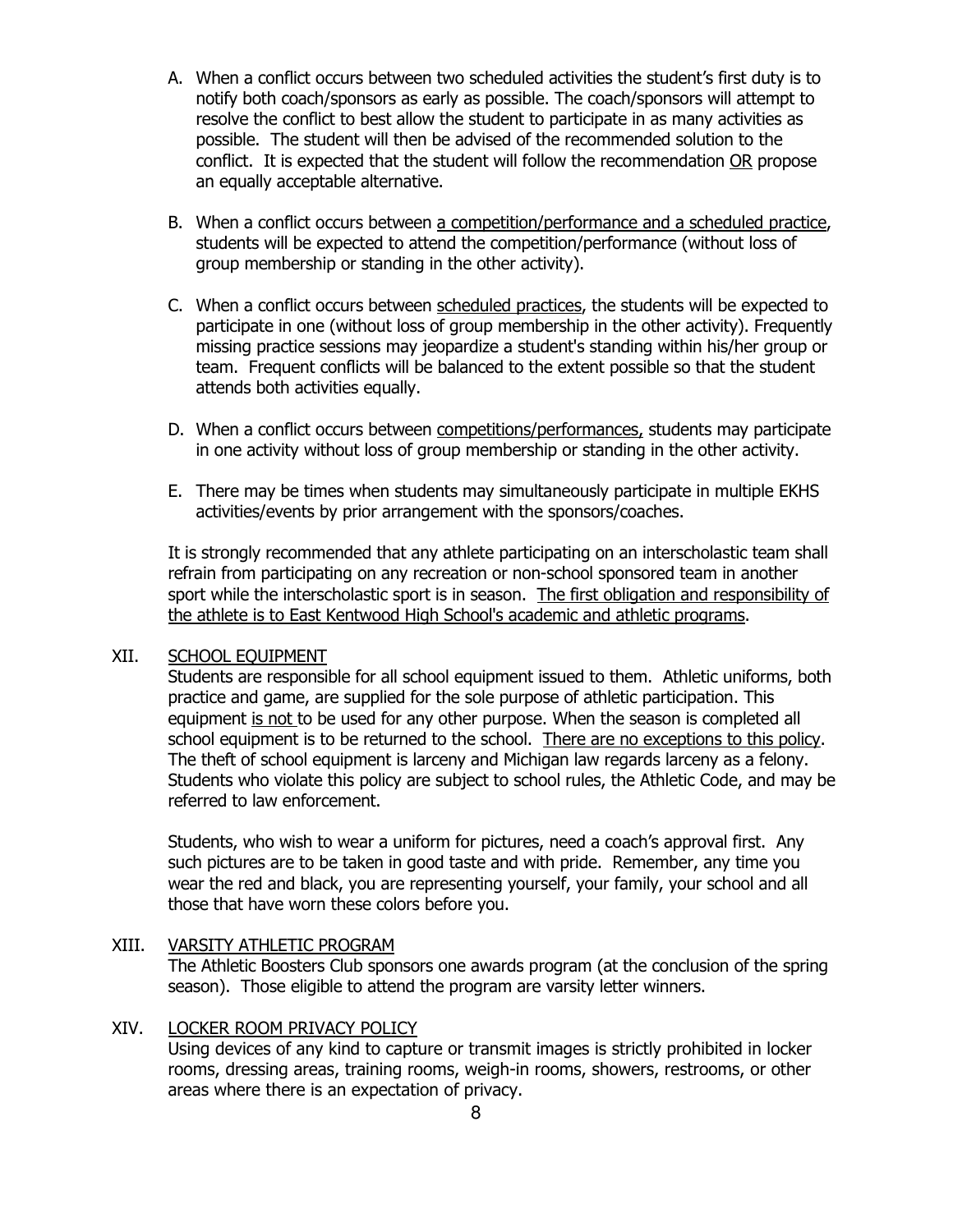## XV. NOTICE OF NONDISCRIMINATION

Kentwood Public Schools does not discriminate on the basis of race, color, national origin, gender, age, disability, religion, height, weight, or martial status in its programs and activities. The following person has been designated to handle inquiries regarding the nondiscrimination policies.

Director of Student Services 5820 Eastern Avenue SE Kentwood, MI 49508 616-455-4400

## XVI DISCRIMINATION GRIEVANCE PRODECURE

# A. Grievance Definition

A grievance shall be any complaint of alleged discrimination practices on the basis of race, color, national origin, gender or handicap. The person may file a grievance with the office of the Executive Director of Human Resources, 5820 Eastern Avenue, SE, Kentwood, MI 49508, phone 455-4400.

# B. Procedure Steps

Step 1

The person shall discuss the grievance informally with the Executive Director of Human Resources within five working days.

## Step 2

If the aggrieved person is not satisfied, a written statement of the grievance shall be submitted to the Executive Director of Human Resources within five working days of receipt of the informal grievance reply. The Executive Director of Human Resources shall reply in writing to the aggrieved within 10 working days.

Step 3

If the aggrieved person is not satisfied, an appeal may be made to the Superintendent of Schools within five working days after the receipt of the Executive Director of Human Resources response. The Superintendent of Schools shall respond in writing to the aggrieved within 10 working days. Step 4

If the aggrieved person remains unsatisfied, a written appeal may be made to the Board of Education within 10 working days of receipt of the Superintendent's response in Step 3. The Board of Education shall respond in writing within 30 working days of the above meeting.

Step 5

If the grievance has not been satisfactorily settled, an appeal may be made to the Department of Education, Office of Civil Rights, Washington, D.C. 20202.

# SECTION TWO:

# The East Kentwood High School Athletic Code

I. PURPOSE AND AUTHORITY

The Kentwood Public Schools Athletic Code is established under the authority of the Kentwood Board of Education. The purpose of the Athletic Code is to establish standards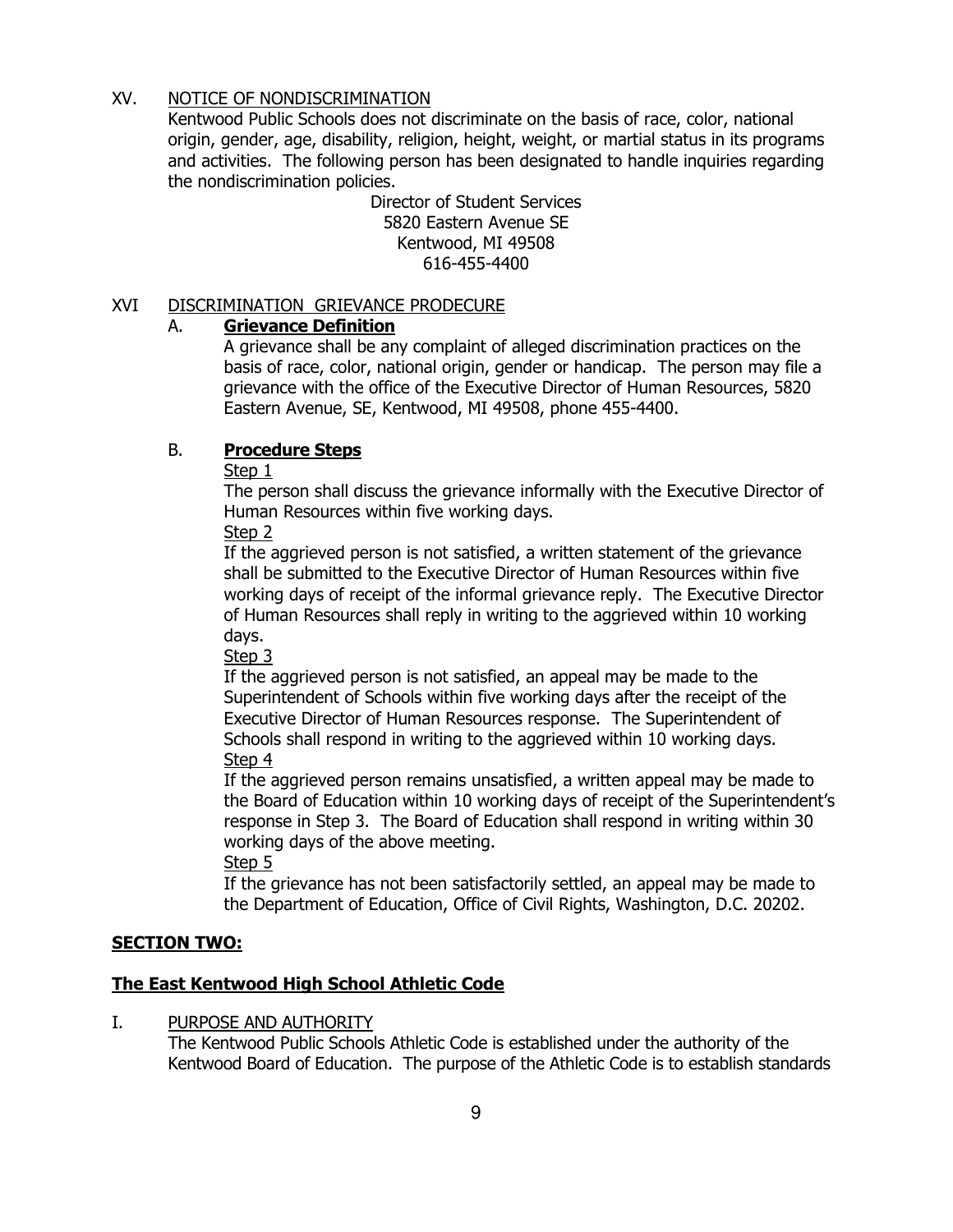for the athlete in the area of academic performance and personal behavior for those individuals who voluntarily become involved in the interscholastic athletic program.

A student who voluntarily participates in a sport sponsored by Kentwood Public Schools agrees to abide by the EKHS Athletic Code of Conduct throughout the year in which the student participates in the sport. The year is a calendar year - 365 days. Compliance with the Athletic Code is not limited to school sponsored sports activities or school premises.

The Code is not a complete list of undesirable conduct by athletes. East Kentwood athletes are considered to be examples and role models and expected to act accordingly during their high school career. Any student-athlete whose conduct is found to be a discredit or to cause unfavorable notoriety to the athlete, the team, or EKHS during their high school career, shall be subject to disciplinary action as determined by the coach, Athletic Director, or principal, whether or not the conduct is specifically described in the Athletic Code of Conduct.

The Kentwood Public Schools interscholastic athletic program is a member of and governed by the Michigan High School Athletic Association (MHSAA). The MHSAA standards are found in the "Handbook of the Michigan High School Athletic Association for Junior High/Middle Schools and Senior High Schools."

#### II. "ATHLETE" DEFINED

 An athlete is defined as any Kentwood Public Schools student who is a member of an interscholastic team sponsored by Kentwood Public Schools. This includes team members, managers, student trainers, dance teams, cheerleaders, statisticians, etc.

#### III. ELIGIBILITY REQUIREMENTS

### A. Academic Standards

1. Trimester/Semester Eligibility

No student-athlete shall represent Kentwood Public Schools who has failed two (2) or more classes in the previous trimester and/or semester. Approved summer school course work that is successfully completed can be applied to this requirement provided the coursework occurs at the end of the current school year. The athlete must carry a full time class schedule or equivalent as determined by the principal and recommended to the Superintendent, i.e. college classes.

#### **Consequences**

Athletes who fail to meet the trimester/semester eligibility standards shall be ineligible for participation for 90 school days. Athletes who are ineligible for the trimester/semester may become immediately eligible provided on the  $60<sup>th</sup>$  school day of the trimester/semester they are passing **all** of their current trimester/semester classes.

- 2. Weekly Eligibility
	- a. The athlete must carry a full class schedule or equivalent as determined by the principal and recommended to the Superintendent, i.e. college classes.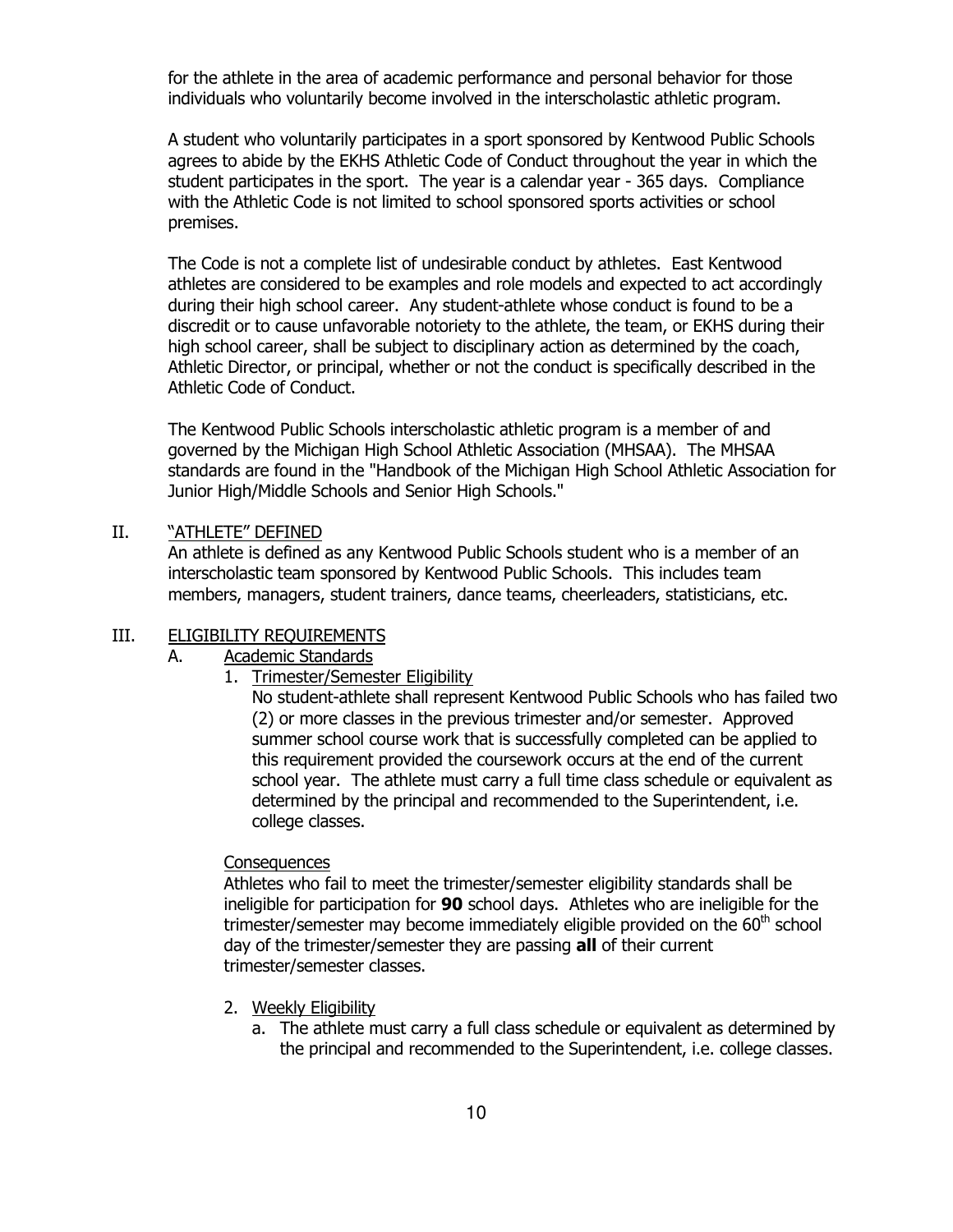- b. The athlete is expected to do passing work in all classes. Should, the athlete be failing more than one (1) class than he/she would not be meeting the weekly eligibility standard.
- c. Weekly eligibility is to be accumulative throughout the trimester/semester.

#### **Consequences**

An athlete who fails to meet the weekly standards will not participate in the following week's athletic contest(s) (Mon-Sun). He/she will be expected to practice and will be subject to all team rules and regulations unless otherwise directed by the coach and/or Director of Athletics.

Note: Students will receive a warning one week before a scholastic fail (SF) which will be recorded.

B. Behavior And Citizenship Standards The athlete may not receive two (2) or more unsatisfactory marks in citizenship (CF) by two or more teachers on the weekly eligibility form.

#### **Consequences**

An athlete who fails to meet the weekly standards will not participate in the following week's athletic contest(s) (Mon-Sun). He/she will be expected to practice and will be subject to all team rules and regulations unless otherwise directed by the coach and/or Director of Athletics.

Note: Students will receive a warning one week before a citizenship fail (CF) which will be recorded.

## C. Building/Community Standards

All EKHS student athletes are also responsible for complying with the rules in the EKHS Student Handbook. Depending upon the situation, an athlete may face consequences under both the Athletic Code and the EKHS Code of Conduct.

## **Consequences**

If a student athlete is disciplined for a violation of the EKHS Student Handbook, the Director of Athletics will be notified in writing. A conference between the Director of Athletics and student will be conducted to determine:

- 1. Athletic Code violations
- 2. The appropriate consequence

Any questions about Eligibility Requirements should be directed to Athletic Department Administration. Disputes about eligibility shall be resolved by the High School Principal, whose decision is final.

## IV. SPECIFIC ATHLETIC CODE STANDARDS & CONSEQUENCES

The following rules are not an exhaustive list of conduct that subjects an athlete to discipline. At all times, student-athletes are expected to follow the EKHS Student Code of Conduct and to behave in a manner consistent with the special privilege of being an EKHS athlete. The consequences described below outline the range of possible discipline that may be imposed for the listed violations. However, the Athletic Director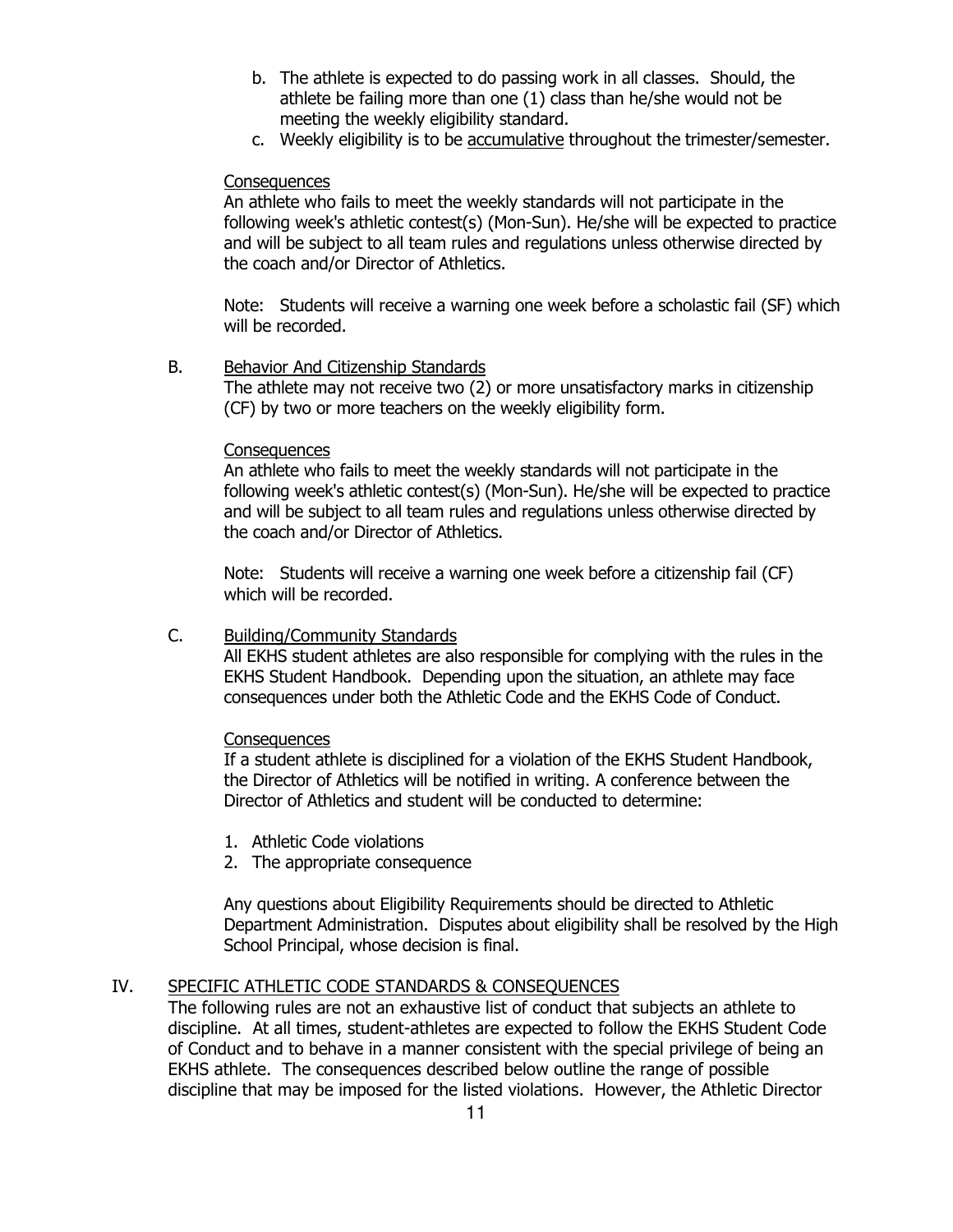has complete discretion to depart from the listed range of discipline if the circumstances of a particular case justify a departure. Please note violations of the Athletic Code may be required to be disclosed and may reflect negatively on applications to universities, colleges, and military academies. The District reserves the right to disclose violations in its sole discretion.

Violations will be cumulative during a student's high school athletic career. Cumulation will begin the first day an athlete begins trying out for any team and will continue throughout his/her entire high school career. The first violation of any of the following codes will be considered the first offense when determining the consequence. When a second violation of **any** of the following codes occurs, then the second offense consequence will be imposed. Upon a third offense of any of the following codes, then the third offense consequence will be applied.

As stated earlier, these rules apply 365 days, on or off school premises, and are not limited to school sponsored activities or sports.

- A. ALCOHOL, DRUGS & TOBACCO ARE STRICTLY PROHIBITED. The possession, use, consumption, distribution, purchase, sale or manufacture of, or any other improper or unlawful involvement of any kind or description with illegal drugs, controlled substances, alcohol or alcoholic beverages, anabolic or androgenic steroids, tobacco, tobacco products, E-Cigarettes, Vapor Pens, or facsimiles, "lookalike" drugs, drug paraphernalia, or substances or products that mask or tamper with any of these, is strictly prohibited. Also prohibited is the distribution, abuse or misuse of over the counter medications or prescription drugs, or other chemicals or substances.
	- 1. Testing

The District believes that they have the responsibility to detect, deter and prevent drug, alcohol and tobacco use. The District reserves the right to adopt a random testing program for District athletes.

2. Search

Students who voluntarily participate in the athletic program also agree to submit to random searches of their personal effects, and to searches, including but not limited to breathalyzer testing, based on individualized suspicion for violation of these rules.

#### **Consequences**

Because student-athletes bear additional responsibilities as examples and role models within the school and the community, the District and the Athletic Department reserve the right to impose consequences above and beyond those listed below when appropriate. Whenever conduct may constitute a crime, a referral to law enforcement is also possible, and may be required by law.

Possession or Use of Prohibited Substances as Defined Above:

| First Offense: | Suspension from 20-50% of scheduled          |  |  |  |
|----------------|----------------------------------------------|--|--|--|
|                | sanctioned competitive events; referral to   |  |  |  |
|                | appropriate substance abuse counseling       |  |  |  |
|                | program; possible random testing for rest of |  |  |  |
|                |                                              |  |  |  |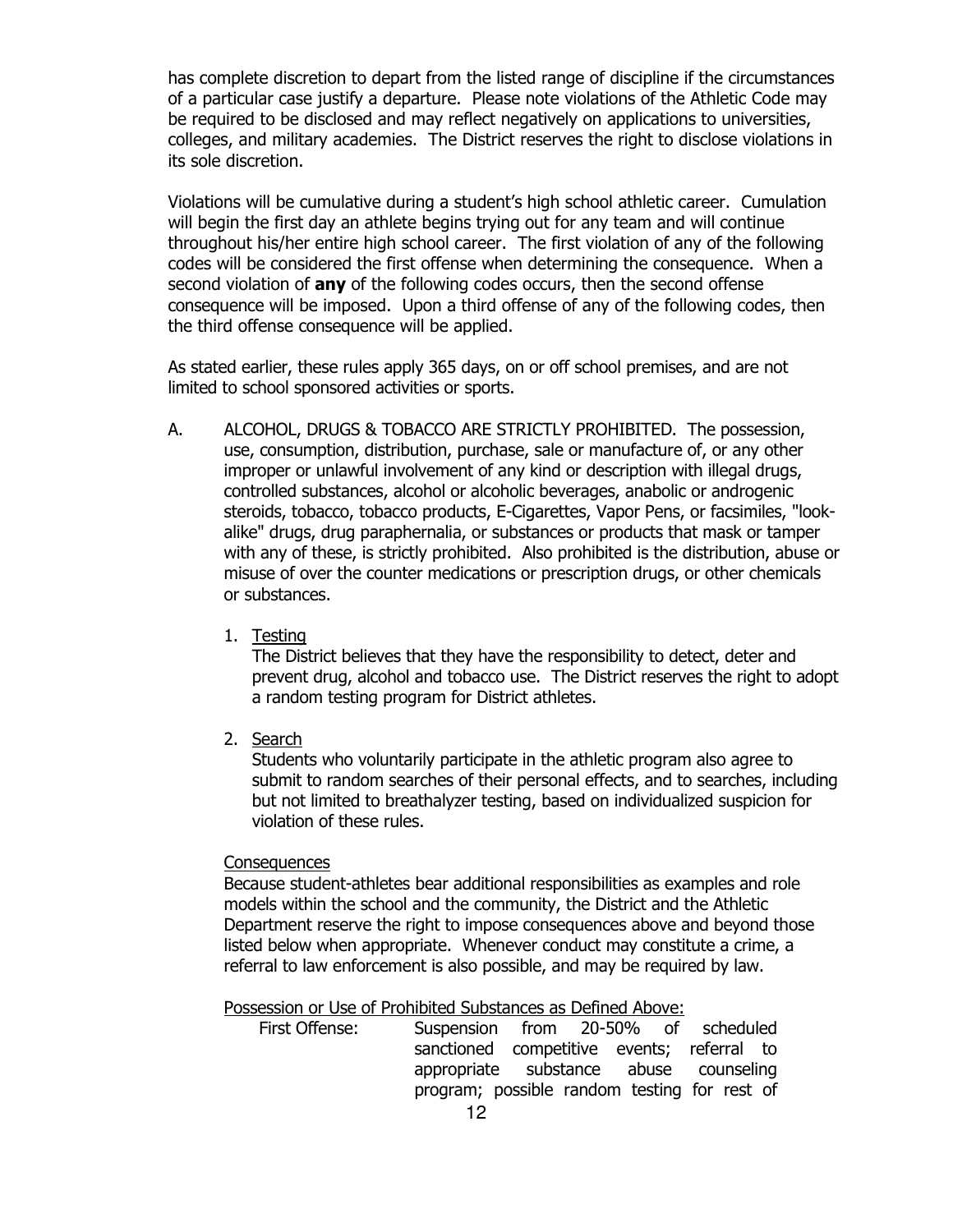|                 | year or high school career at option of Athletic |
|-----------------|--------------------------------------------------|
|                 | Director; loss of privilege of being a team      |
|                 | captain during the season of suspension.         |
| Second Offense: | Suspension from 50% of scheduled, sanctioned     |
|                 | competitive events; referral to appropriate      |
|                 | substance abuse counseling program; possible     |
|                 | random testing for rest of year or high school   |
|                 | career at option of Athletic Director; loss of   |
|                 | athletic awards and privilege of being a team    |
|                 | captain during the season of suspension.         |
| Third Offense:  | Exclusion from athletic events for rest of high  |
|                 | school career; loss of all athletic awards.      |

#### Sale or Distribution Of Prohibited Substances as Defined Above:

First Offense: Exclusion from athletic events for rest of high school career

#### B. Hazing

HAZING IS STRICTLY PROHIBITED. Because hazing is unsafe, and can discourage participation as well as negatively affect a student's enjoyment in athletic participation, all forms of hazing are strictly prohibited.

Hazing includes, but is not limited to:

- Any gesture or written, verbal or physical act that a reasonable person under the circumstances should know will have the effect of harming a student or placing a student in reasonable fear of harm to his or her person, or damage to his or her property;
- any type of physical force, harm or injury inflicted by athletes on their team members such as whipping, beating, striking, branding, electronic shocking, or placing an unwanted substance on the student's body;
- any type of coerced or involuntary sexual or physical activity, such as sleep deprivation, exposure to weather, confinement in a restricted area, calisthenics, or other coerced or unwelcome confinement, restriction or other forced activity by athletes on their fellow team members;
- any coerced or involuntary activity by athletes on their team members that subject the athletes to an unreasonable risk of harm or that adversely affects their mental or physical health, safety, or welfare; or
- any coerced or involuntary activity inflicted, encouraged or mandated by athletes on their team members, such as the consumption of alcoholic beverages, illegal, unauthorized, or foreign substances of any type whatsoever, tobacco or tobacco products, over the counter medication or prescription drugs, or any other unreasonable risk of harm or activity that adversely affects an athlete's mental or physical health, safety, welfare or interest in the sport.

For purposes of this rule, a team member's voluntary participation in hazing is not necessarily a defense to a claimed violation of this rule. Athletes who organize or initiate hazing activities, but do not directly participate in them, are equally subject to possible discipline as students who directly participate in acts of hazing.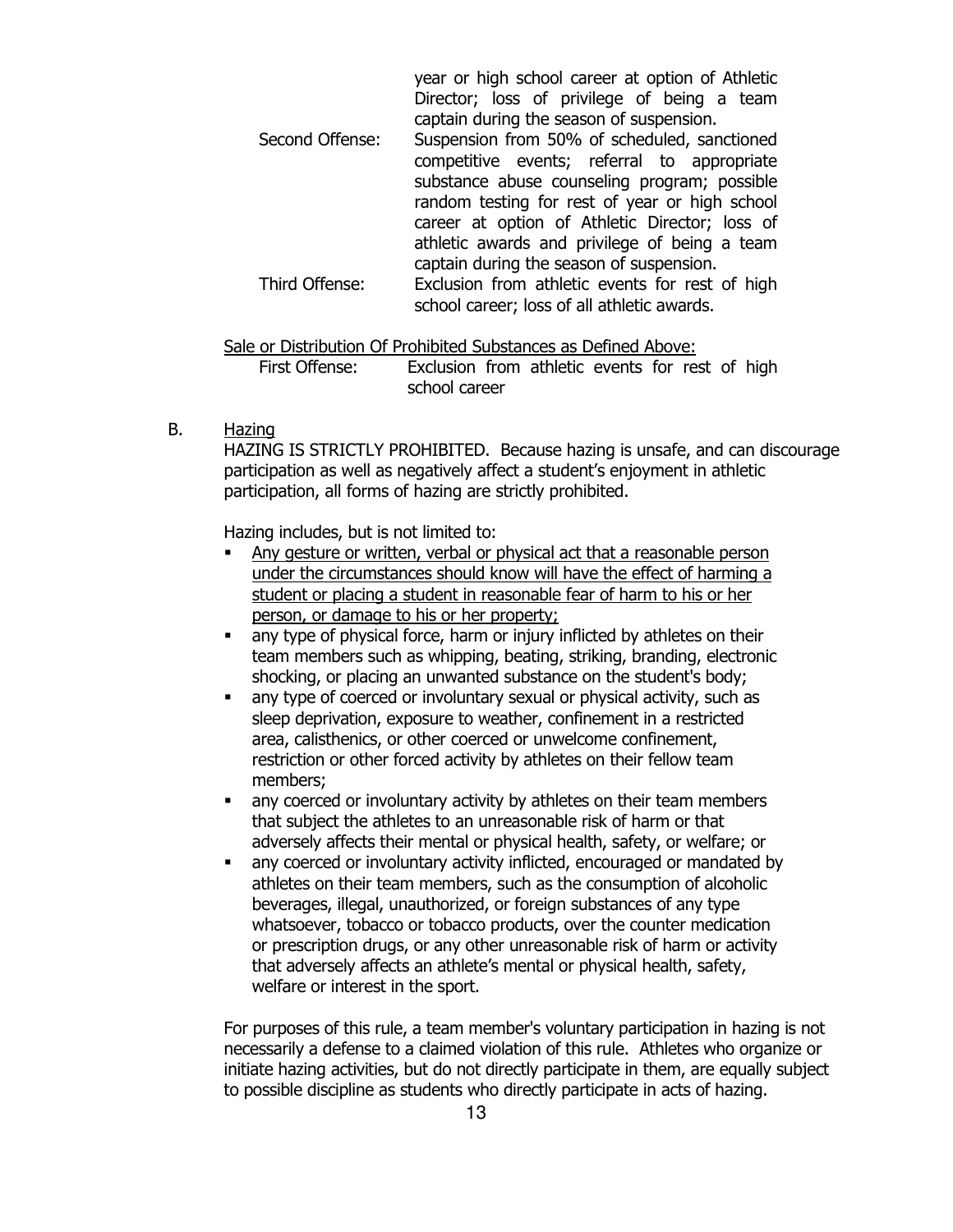In addition, student-athletes are expected and required to report suspected violations of this rule. Athletes may be disciplined for failure to report known hazing violations or for falsely denying knowledge of known hazing activities.

#### **Consequences**

Because student-athletes bear additional responsibilities as examples and role models within the school and the community, the District and the Athletic Department reserve the right to impose consequences above and beyond those listed below when deemed appropriate. Whenever conduct may constitute a crime, a referral to law enforcement is also possible, and may be required by law.

| First Offense:  | Suspension from 20-50% of scheduled                 |  |  |
|-----------------|-----------------------------------------------------|--|--|
|                 | sanctioned competitive events; possible loss of     |  |  |
|                 | athletic awards and/or leadership role; possible    |  |  |
|                 | referral to counseling.                             |  |  |
| Second Offense: | Suspension from 50% of scheduled, sanctioned        |  |  |
|                 | competitive events; referral to counseling,         |  |  |
|                 | possible loss of athletic awards and/or             |  |  |
|                 | leadership role.                                    |  |  |
| Third Offense:  | Exclusion from participating in athletic events for |  |  |
|                 | rest of high school career; loss of all athletic    |  |  |
|                 | awards.                                             |  |  |

C. Stealing, Property Destruction. To steal or be an accomplice to the act of stealing community property, school property, or the property of athletes, team managers or coaches; to destroy or deface school property or the property of others.

**Consequences** 

| First Offense:  | Suspension from 20-50% of scheduled,<br>sanctioned competitive events; restitution;<br>possible loss of athletic awards, and/or                                                                                            |
|-----------------|----------------------------------------------------------------------------------------------------------------------------------------------------------------------------------------------------------------------------|
| Second Offense: | leadership role; possible referral to counseling.<br>Suspension from 50% of scheduled, sanctioned<br>competitive events; possible exclusion from<br>team for a season; possible restitution; loss of                       |
| Third Offense:  | athletic awards and/or loss of leadership role;<br>referral to counseling.<br>Exclusion from athletic events for balance of<br>high school career; restitution; loss of athletic<br>awards and/or loss of leadership role. |

D. Gross Misconduct

Gross misconduct is defined as cheating, fighting, or unfavorable notoriety, violation of a civil or criminal law, or any socially unacceptable behavior that brings discredit to the athlete, parents, school or team. This includes any behavior on social media.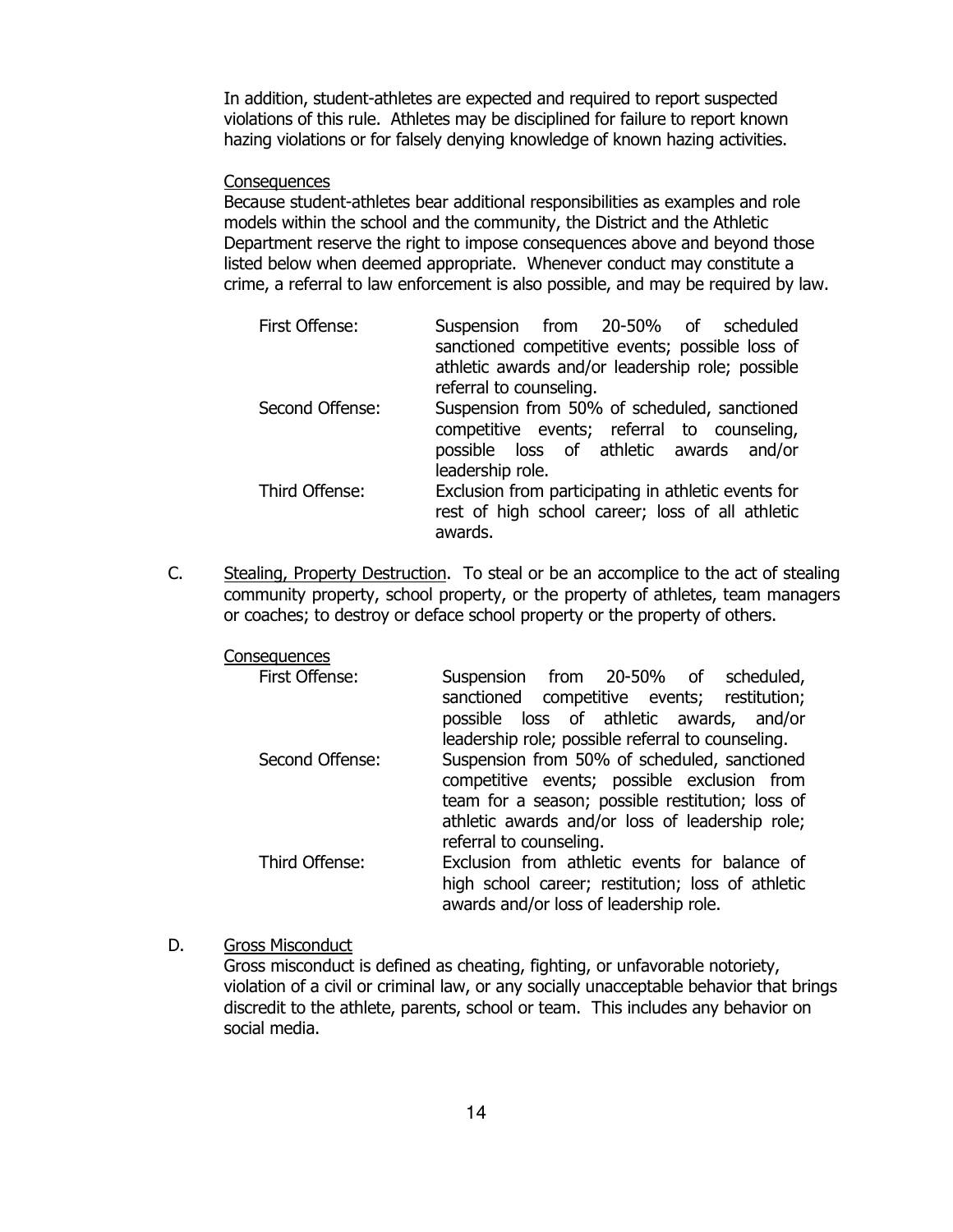#### **Consequences**

Consequence will be dependent upon the severity of the offense. Range of consequences include suspension at the Athletic Director's discretion, from 20% up to one year of the scheduled dates of the season during which the violation occurred; possible removal of the privilege of being a team captain; possible suspension from the team for the remainder of the season or seasons; possible suspension from athletic participation for up to one calendar year.

- E. Travel Regulations
	- 1. To Contests: All team members must travel and return from away contests with the team except with prior approval of the coach. If a request to ride home with the parent is granted, the coach must meet with the parent before allowing the student to leave and receive signed documentation.

#### **Consequences**

| First Offense:  | Suspension from the scheduled contest(s) that      |
|-----------------|----------------------------------------------------|
|                 | date. (When the violation involves missing school  |
|                 | transportation after a contest or practice, the    |
|                 | consequence will involve the next scheduled date.) |
| Second Offense: | Suspension from three consecutive athletic dates   |
| Third Offense:  | Suspension from participation in athletic contests |
|                 | for six calendar months.                           |

2. To Practices: The District may provide transportation to practice sites away from EKHS. Student-athletes are responsible for being at practice whether or not the District provides transportation. Any athlete who has attained an East Kentwood High School driving permit shall be allowed to drive to and from a practice site which is not at the high school. The District is not responsible or liable in any way for transportation it does not provide. Student athletes who drive themselves or others to and from practice sites agree that the District has no liability for any damages or injuries whatsoever arising directly or indirectly out of the student-provided transportation.

#### **Consequences**

The loss of driving privileges to practices and other consequences at the discretion of the Athletic Director.

Note: If an athlete misses the school transportation under no circumstances shall they transport themselves to a contest. He/she must ride with their parent/ guardian. THERE ARE NO EXCEPTIONS TO THIS RULE.

F. School Attendance.

An athlete shall be in attendance in every class during the day of the contests, except as excused by the Director of Athletics/designee at least one (1) day prior to the absence. The Director of Athletics/designee may waive this rule in cases of unusual circumstances.

#### **Consequences**

 Each Offense: Suspension from the scheduled athletic contest(s) on that date; other consequences at the discretion of the Athletic Director.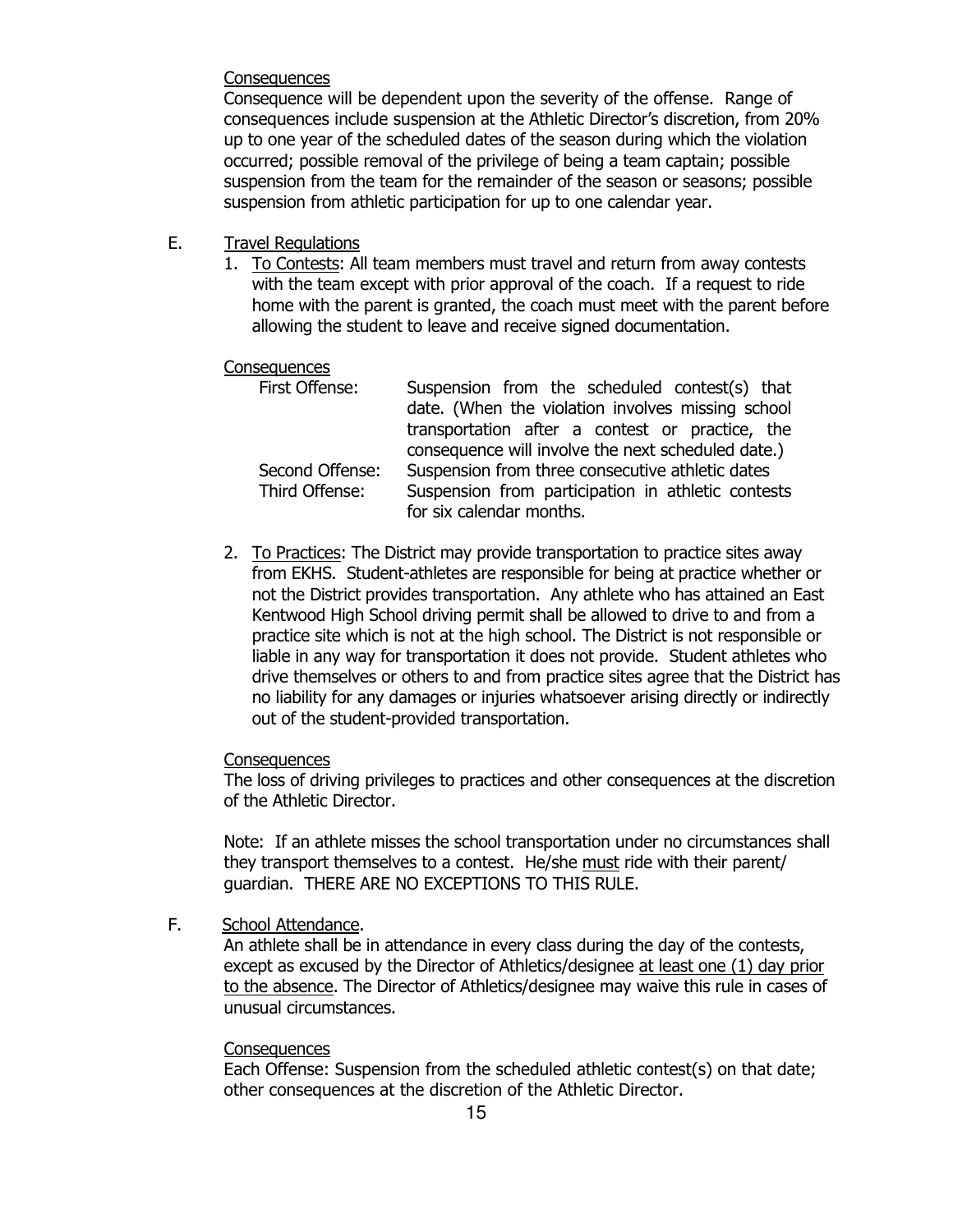- G. Leaving a Team.
	- 1. An athlete desiring to drop from a team within the first two weeks of practice shall notify the coach immediately to obtain a release without consequence. The coach is required to notify the athletic office of said release within three working days.
	- 2. An athlete desiring to drop from the team after the first two weeks of practice, or after team selection has been made, may be subject to a consequence at the discretion of the Athletic Department Administration. A meeting between the athlete, coach and Director of Athletics will be held to decide the validity of a release or consequence, which could include exclusion from athletics for the next sport or season. The decision of the Administration is final.

Note: Coaches have the right to recommend to the Athletic Department Administration the dismissal of participants from the team roster for conduct considered detrimental to the team. Release can be done with or without consequence. The decision of the Administration is final.

- H. Miscellaneous.
	- 1. Not all violations of the Student Code of Conduct will result in discipline under the Athletic Code, but if the student is suspended out of school they shall not practice or participate on the day/days of their suspension.
	- 2. Consequences do not include scrimmage dates, only scheduled, officially recognized or sanctioned competitive events.
	- 3. During an athletic code suspension the athlete shall participate in practice sessions and attend all team functions unless specifically excused by the coach.
	- 4. If the athlete is not presently involved in a sport, the consequence will be applied during the next sport in which he/she is involved. If the consequence exceeds the number of contests remaining in that sport, the balance of the consequence will be pro-rated and applied during the next sport (using that sport's schedule) in which the athlete participates.
	- 5. All percentages in determining consequences will round up/down to closest full contest. (.5 rounds up).
- V. COACHES' RULES
	- A. It is expected that daily attendance in practice sessions is a requirement of team membership. Coaches will establish, and publish, any team rules and expectations, which can be an addition to this Code.
	- B. Coaches who invoke their right to suspend/penalize a team member for a violation of a team rule, which is not considered a violation of The Athletic Code, will notify the Director of Athletics of the situation before a consequence is invoked. The purpose of notification is to record the infraction in the event it is affected by a previous infraction or may have an effect on a future infraction.
	- C. Membership on a team does not dictate any level of participation in contests. Only the coach of each team maintains the discretion of assigning "playing time."